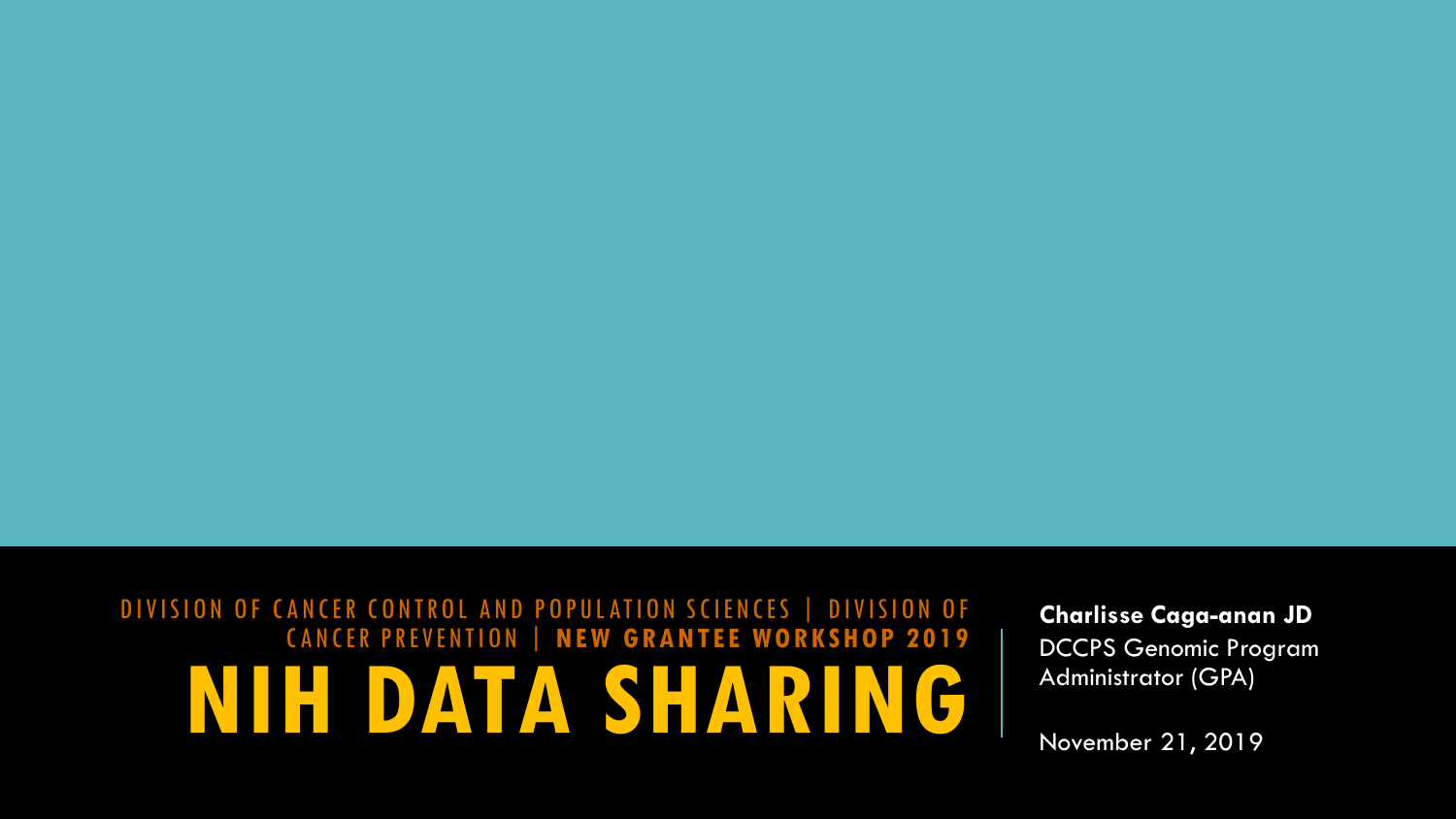### ASK YOURSELF THE FOLLOWING QUESTIONS

**What are the data (and resource) sharing policies/requirements at NIH?**

**How do I determine which sharing policies/requirements apply to my grant?**

#### **What do I have to do under each policy/requirement?**

- What/where/when/how/with whom do I share?
- What do I include in my grant application / provide prior to funding?
- What do I include in my progress reports?

#### **Where do I go for help?**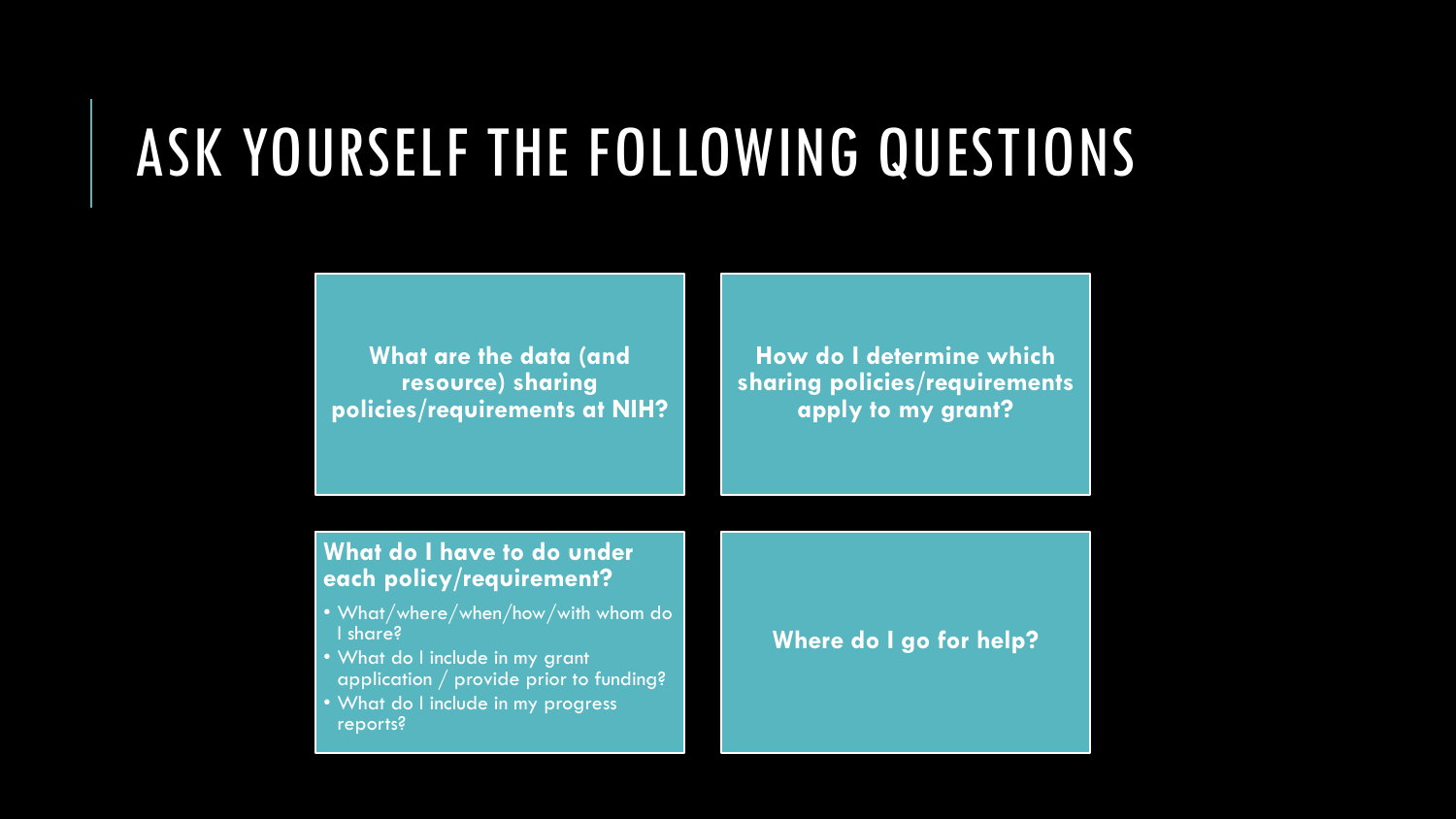### **WHAT ARE THE DATA (AND RESOURCE) SHARING POLICIES / REQUIREMENTS AT NIH?**

### **NIH GRANTS POLICIES**

NIH Sharing Policies and Related Guidance on NIH-Funded Research Resources [\(https://grants.nih.gov/policy/sharing.htm\)](https://grants.nih.gov/policy/sharing.htm)

"PIs and funding recipient institutions are expected to make the results and accomplishments of their activities available to the research community and to the public at large."

### **REQUIREMENTS SPECIFIC TO THE FUNDING OPPORTUNITY ANNOUNCEMENT (FOA)**

E.g. Moonshot FOAs, Cohort Infrastructure PAR, DCCPS Modular R01 PAR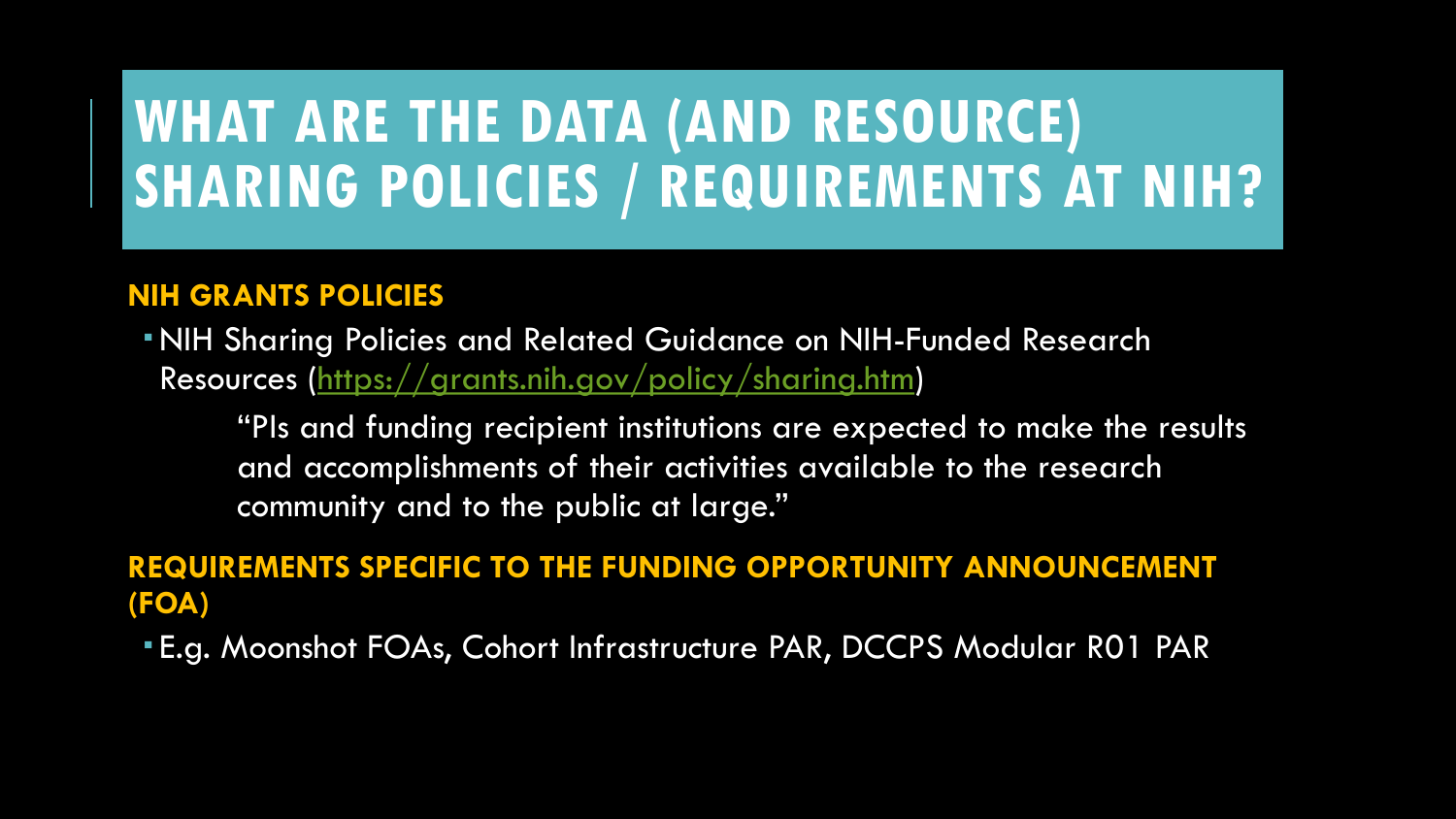# SELECT NIH SHARING POLICIES

| <b>Official Policy Title</b>                                                                | a.k.a.                                    | <b>Resource Website</b>                                             |
|---------------------------------------------------------------------------------------------|-------------------------------------------|---------------------------------------------------------------------|
| <b>NIH Genomic Data Sharing</b><br>Policy (2015)                                            | <b>GDS Policy</b>                         | https://osp.od.nih.gov/scientific-<br>sharing/genomic-data-sharing/ |
| <b>Final NIH Statement on</b><br><b>Sharing Research Data</b><br>(2003)                     | <b>2003 Data Sharing</b><br><b>Policy</b> | https://grants.nih.gov/grants/policy/da<br>ta sharing/              |
| NIH Policy on Sharing of<br><b>Model Organisms for</b><br><b>Biomedical Research (2004)</b> | <b>Model Organism</b><br><b>Policy</b>    | https://grants.nih.gov/grants/policy/mo<br>del organism/            |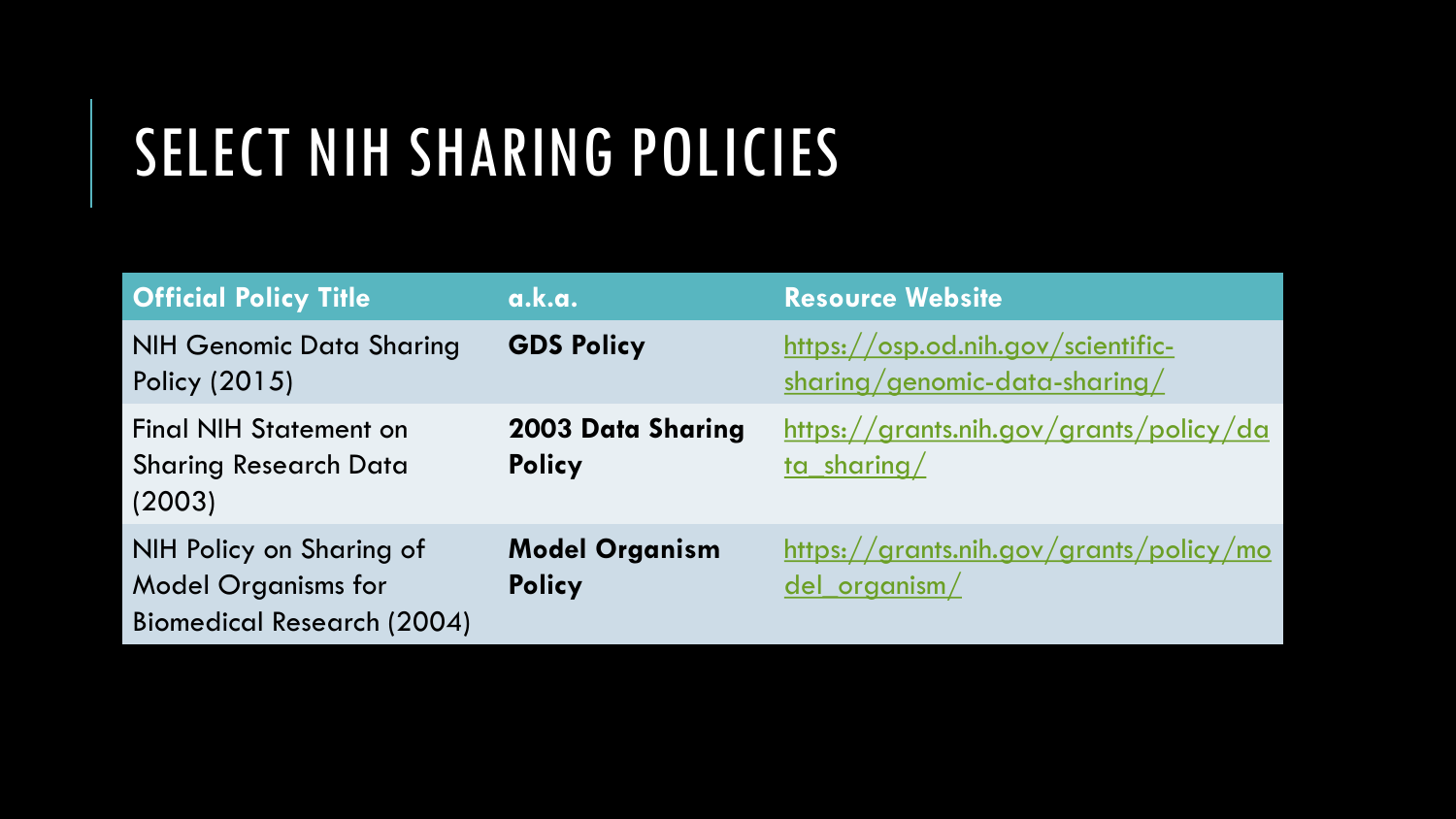### **HOW DO I DETERMINE WHICH NIH DATA SHARING POLICIES APPLY TO MY GRANT?**

| <b>Policy</b>                             | Look at                                             | <b>Criteria</b>                                                                                                             |
|-------------------------------------------|-----------------------------------------------------|-----------------------------------------------------------------------------------------------------------------------------|
| <b>GDS Policy</b>                         | Genomic data generated<br>using grant funds         | Large-scale genomic research data or<br>smaller-scale high priority genomic data<br>generated by grant (human or non-human) |
| <b>2003 Data</b><br><b>Sharing Policy</b> | <b>Budget</b>                                       | \$500k in direct costs in any given year                                                                                    |
| <b>Model Organism</b><br><b>Policy</b>    | Model organism(s)<br>generated using grant<br>funds | New, genetically modified variants of model<br>organisms (non-human), and related<br>resources, are generated by grant      |

Also consider policy's effective date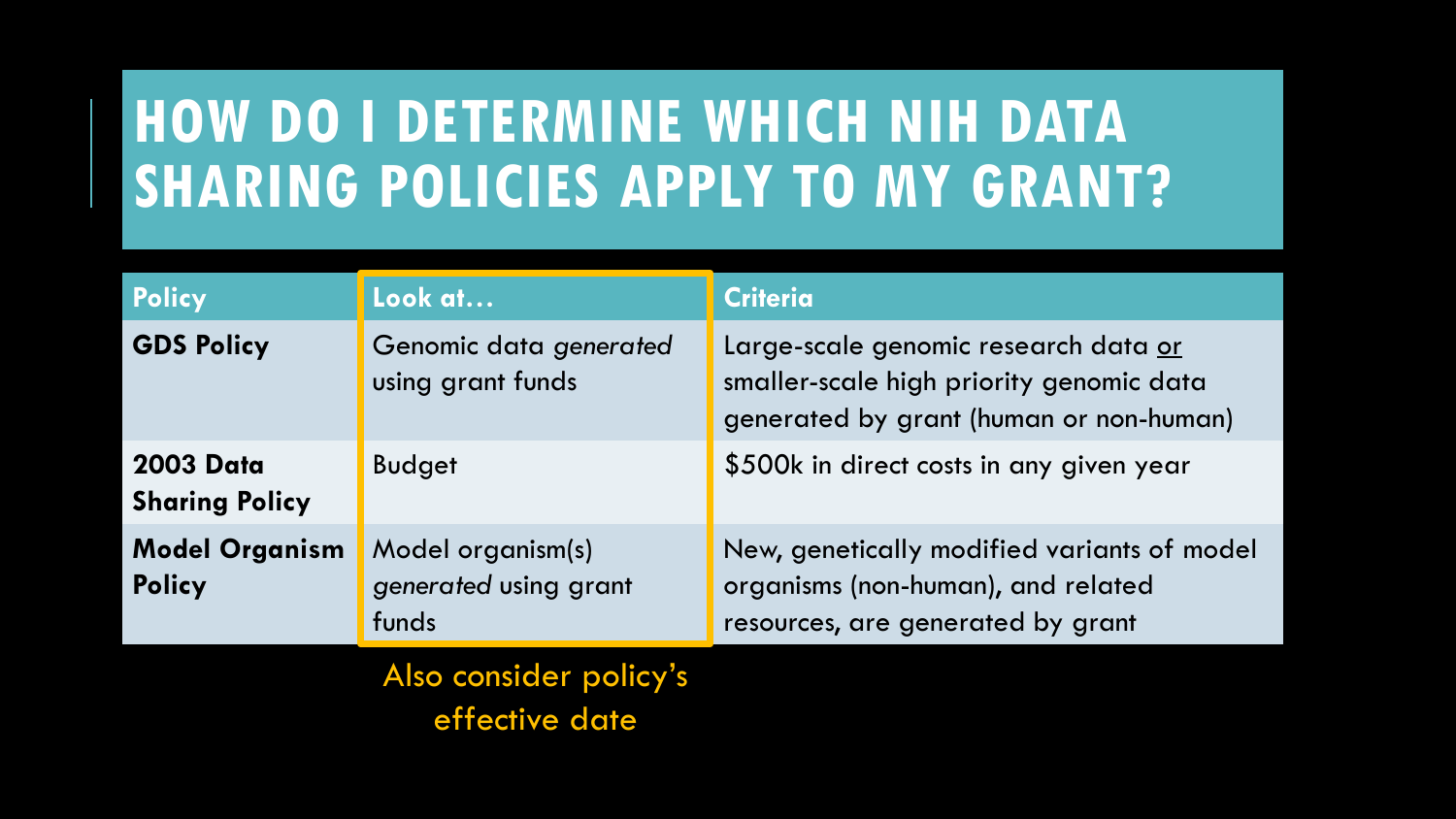### EXAMPLE: DOES MY GRANT FALL UNDER THE GDS POLICY? **Example NCI Thresholds**

### **Large scale genomic data** meeting NCI thresholds for

- *Technology/platform used*
- *Sample size*
- *Human or non-human*

### **OR**

#### **Smaller scale high priority genomic data** depending on

- *State of the science*
- *Programmatic priorities of NCI*
- *Utility of the data for the research community*

E.g. projects examining rare cancers, rare-cancer- related outcomes, or rare cancer subtypes

| <b>Type of Data</b>                                                                                   | <b>Data Examples</b>                                                                              | # of Human<br><b>Specimens</b> | # of Model<br><b>Organisms</b> |
|-------------------------------------------------------------------------------------------------------|---------------------------------------------------------------------------------------------------|--------------------------------|--------------------------------|
| <b>SNP array data</b><br>$from > 500k$ single<br>nucleotide<br>polymorphisms<br>(SNPS)                | <b>GWAS Data</b>                                                                                  | 1,000                          | 500                            |
| <b>DNA or RNA</b><br>sequence data from<br>$<$ 100 genes or<br>regions of interest,<br>or transcripts | <b>Targeted</b><br>Sequencing                                                                     | 1,000                          | 500                            |
| <b>DNA</b> sequence data<br>from $\geq 100$ genes<br>or regions of<br>interest                        | Targeted<br>Sequencing,<br><b>Whole Exome</b><br>Sequencing,<br><b>Whole Genome</b><br>Sequencing | 100                            | 50                             |
| Genome-wide RNA<br>sequencing data                                                                    | Transcriptomic<br>Data                                                                            | 100                            | 50                             |

<https://datascience.cancer.gov/data-sharing/genomic-data-sharing/about-the-genomic-data-sharing-policy>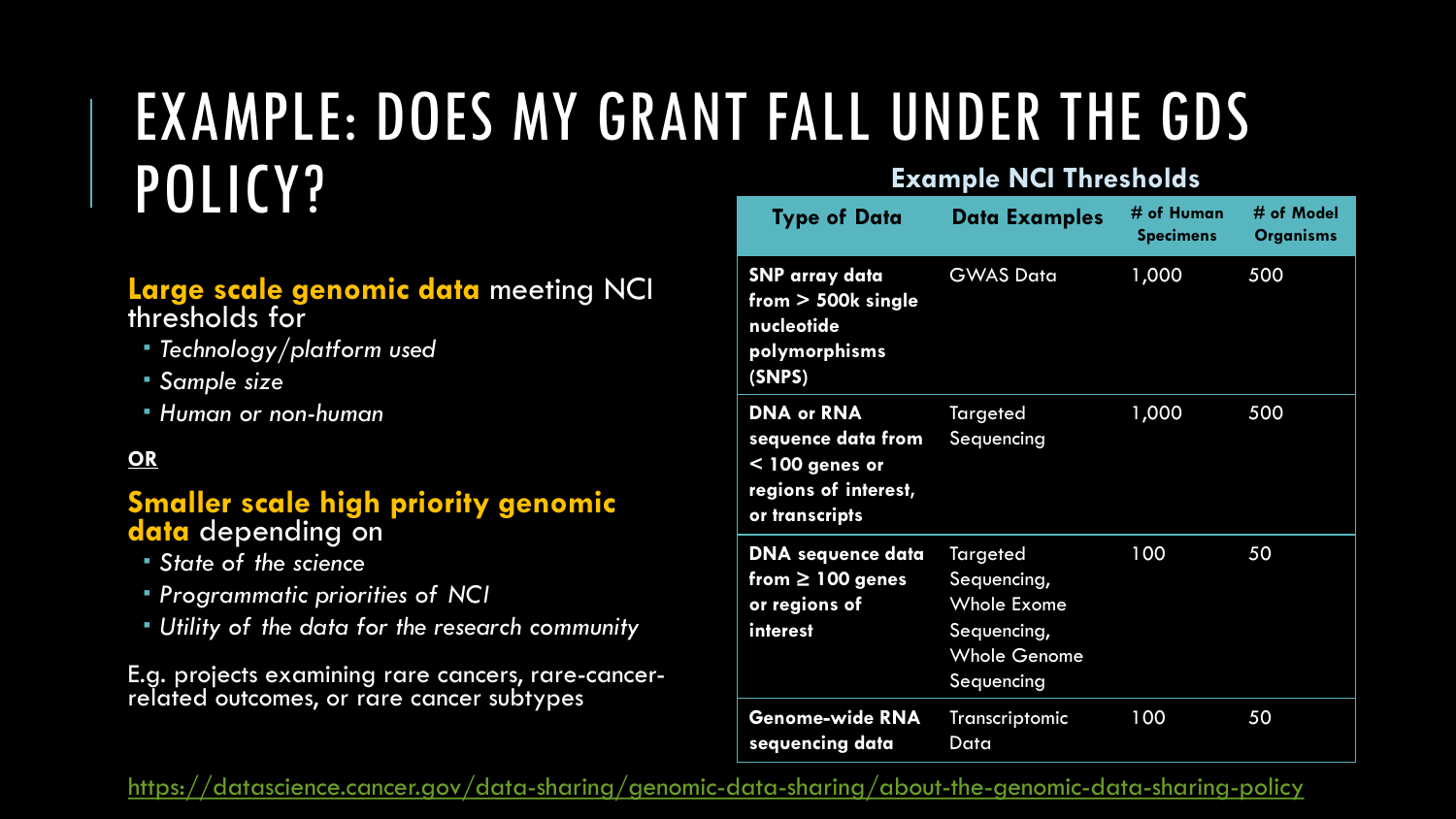# **WHAT DO I HAVE TO DO UNDER EACH POLICY/REQUIREMENT?**

**What/where/when/how/with whom do I share?**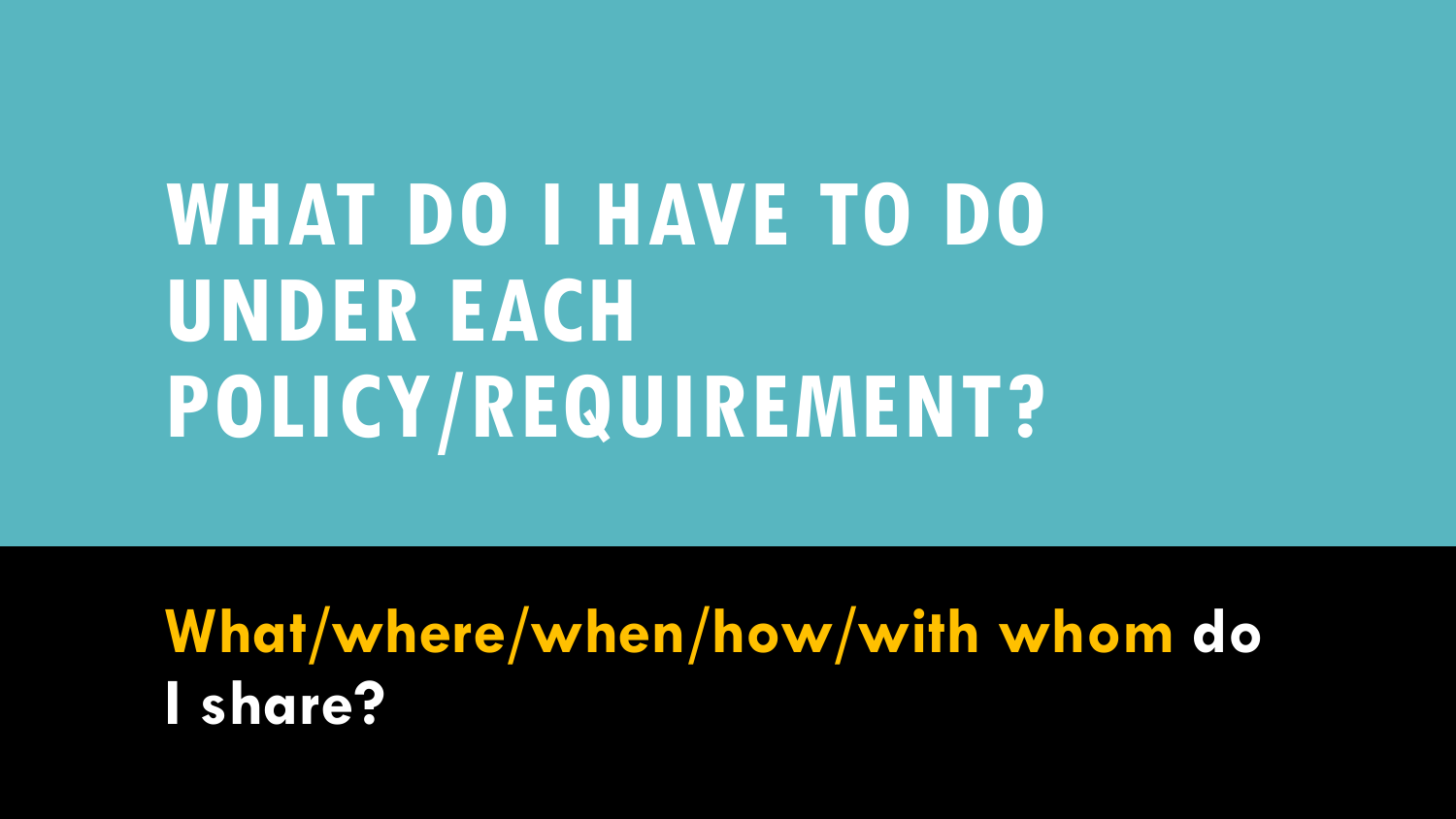## GDS POLICY

| <b>WHAT</b>                | The following data must be shared:<br>Genomic data (human or non-human): All genomic/genetic data generated using grant<br>$\bullet$<br>funds, AND<br><b>Phenotypic data:</b> Data pertinent to the interpretation of the expected genomic data (i.e.<br>$\bullet$ .<br>data need to reproduce primary analysis); regardless of how phenotype data collection<br>was funded |
|----------------------------|-----------------------------------------------------------------------------------------------------------------------------------------------------------------------------------------------------------------------------------------------------------------------------------------------------------------------------------------------------------------------------|
| <b>WHERE</b>               | NIH-designated repositories (e.g. database of Genotype or Phenotypes [dbGaP])                                                                                                                                                                                                                                                                                               |
| <b>WHEN</b>                | • Submission: Data must be submitted to the repository at point when data is generated<br>and $QA/QC$ is complete<br><b>Release:</b> The repository will release the data for access 6 months after $QA/QC$ was<br>$\bullet$ .<br>completed OR at the time of publication, whichever comes first [added to slide]                                                           |
| <b>HOW</b>                 | For data submitted under the GDS Policy, access is also governed by the GDS Policy (e.g.<br>data in dbGaP is available for controlled access based on participant consent)                                                                                                                                                                                                  |
| <b>WITH</b><br><b>WHOM</b> | Data should be available to the broad research community                                                                                                                                                                                                                                                                                                                    |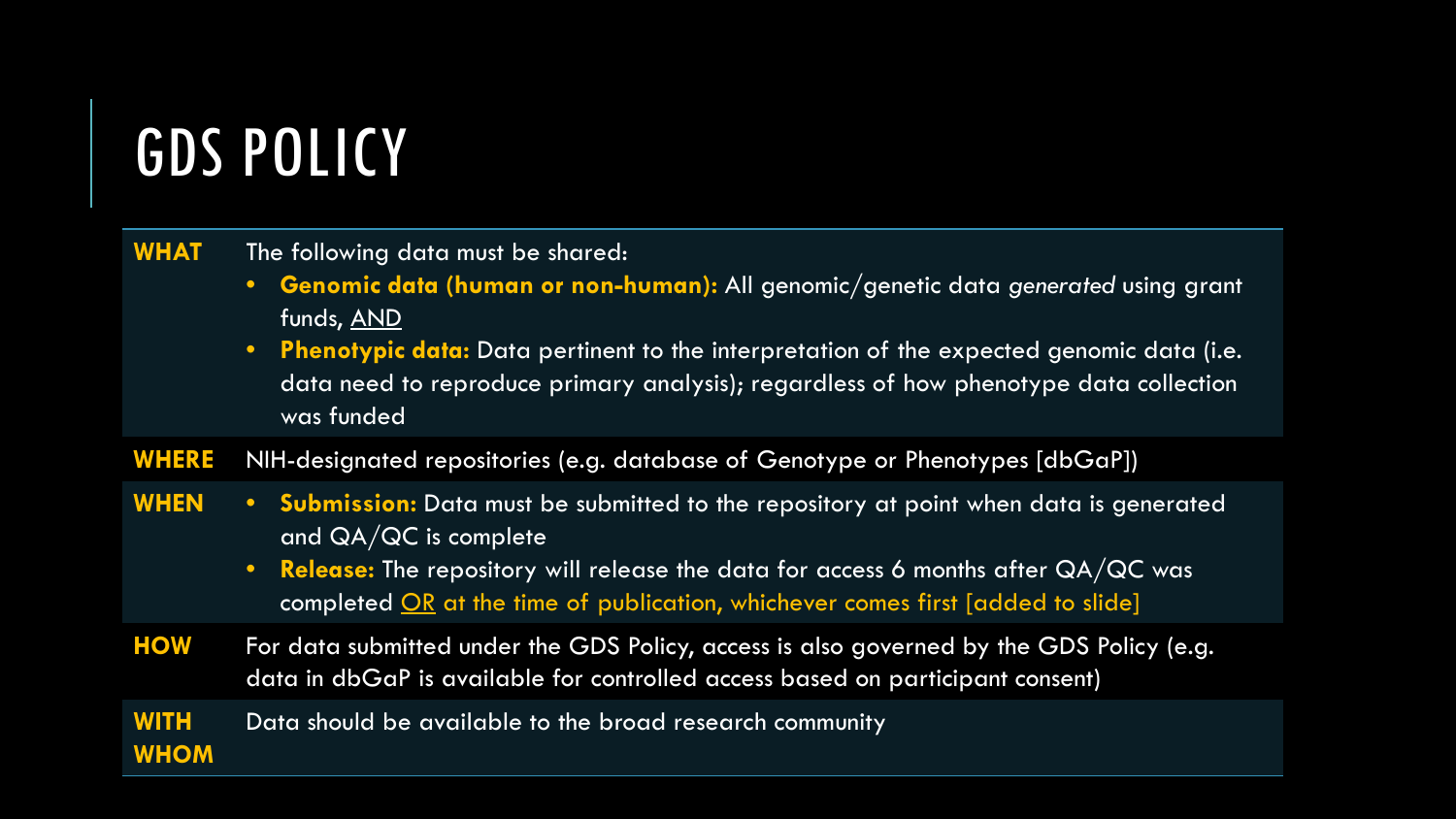## 2003 DATA SHARING POLICY

- WHAT Final research data (i.e. data used to address specific aims) must be shared; regardless of whether it was generated/collected within the grant
- **WHERE** Maintained **locally/within project** (e.g. project database, archive, enclave), OR
	- Submitted to an **NIH-supported database** (e.g., dbGaP)
- WHEN Data should be available at whichever point of time comes first:
	- At the time that primary manuscript is accepted for publication, OR
	- Before the end of the project funding period
- **HOW** When making data available, investigators
	- Cannot require the requestor(s) to establish a collaboration or co-authorship as a condition of accessing the data
	- Cannot place limits on research questions asked, as long as research is consistent with informed consent
	- Cannot limit research based overlap with other analyses
- **WITH WHOM** Data should be available to the broad research community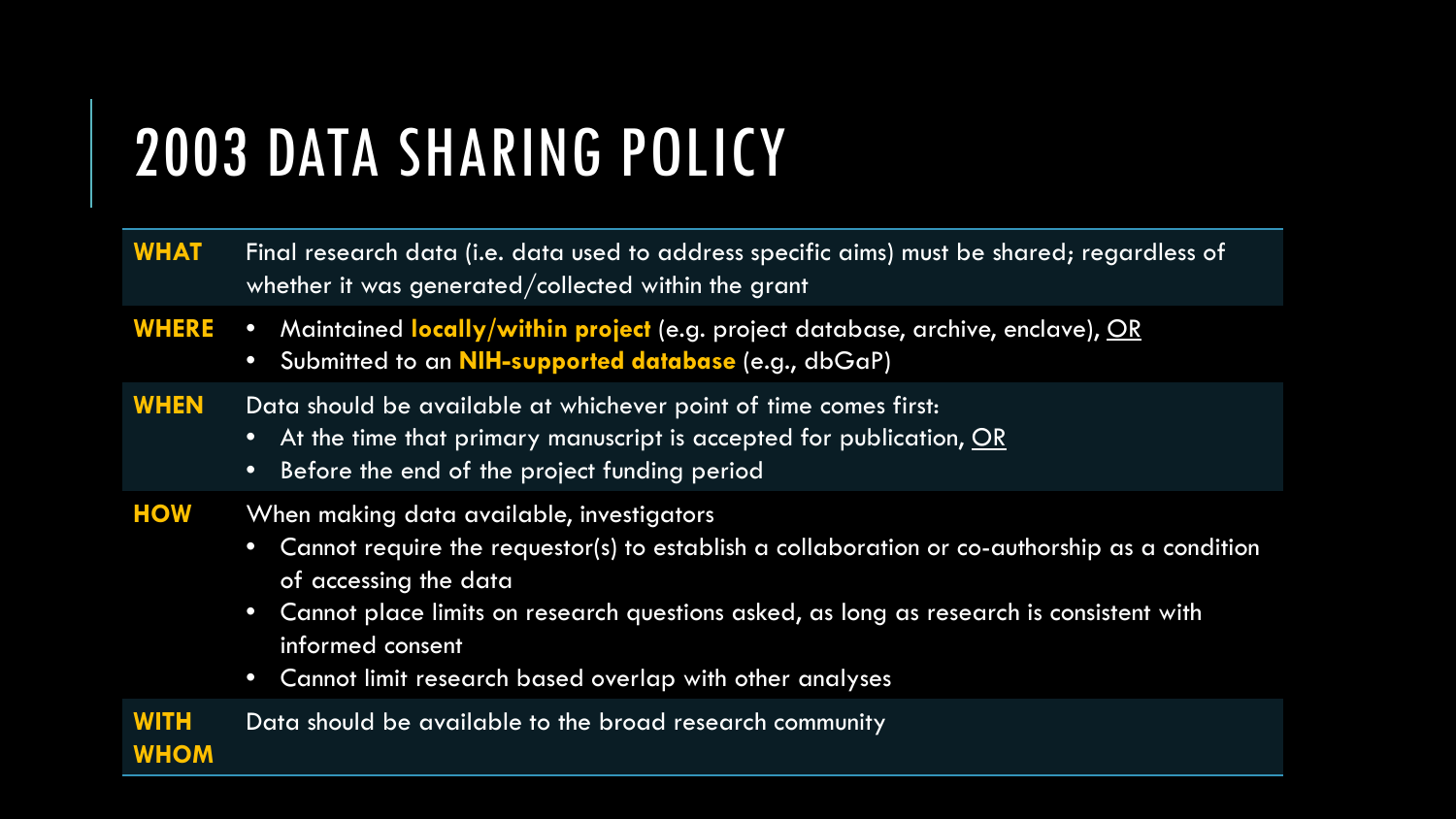## MODEL ORGANISM POLICY

| <b>WHAT</b>                | New, genetically modified model organisms (non-human) and related resources generated<br>using NIH grant funding must be shared.<br>"Model organism" includes non-human mammalian models, non-mammalian models<br>(periodically updated list is available)<br>"Resources" includes what materials/data are necessary for the production and<br>$\bullet$<br>understanding of model organisms |
|----------------------------|----------------------------------------------------------------------------------------------------------------------------------------------------------------------------------------------------------------------------------------------------------------------------------------------------------------------------------------------------------------------------------------------|
| <b>WHERE</b>               | Maintained by investigator OR<br>$\bullet$<br>Submitted to a repository<br>$\bullet$                                                                                                                                                                                                                                                                                                         |
| <b>WHEN</b>                | Generally at least upon publication of the primary results announcing the development of the<br>genetically modified model organisms                                                                                                                                                                                                                                                         |
| <b>HOW</b>                 | NIH expectations for transferring to not-for-profit entities, or signing agreements with third<br>parties generally                                                                                                                                                                                                                                                                          |
| <b>WITH</b><br><b>WHOM</b> | Model organism and resources should be distributed and shared with the broad research<br>community                                                                                                                                                                                                                                                                                           |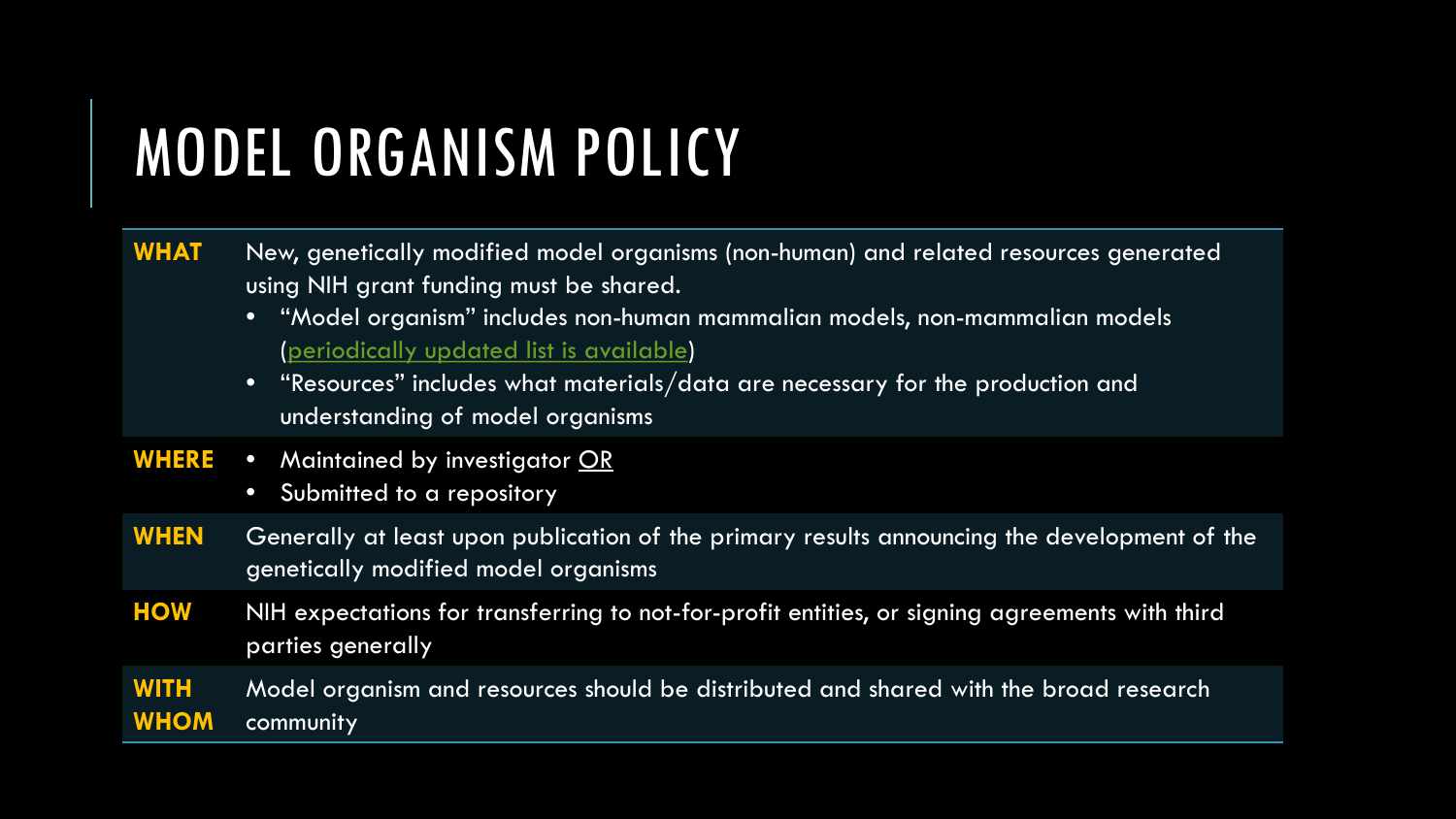### DIFFERENCES IN NIH DATA SHARING POLICIES

|                                                          | <b>2003 Data Sharing Policy</b>                                                                                                                                                                                                                                                                   | <b>GDS Policy</b>                                                                                                                                                                                                                                                                                                                             |
|----------------------------------------------------------|---------------------------------------------------------------------------------------------------------------------------------------------------------------------------------------------------------------------------------------------------------------------------------------------------|-----------------------------------------------------------------------------------------------------------------------------------------------------------------------------------------------------------------------------------------------------------------------------------------------------------------------------------------------|
| Data type                                                | Final research data (i. e. data used to address specific<br>aims).                                                                                                                                                                                                                                | Genomic data: All genomic data generated by the<br>$\bullet$<br>grant; previously-generated genomic data is not<br>expected<br>Phenotype data: Data pertinent to the interpretation of<br>$\bullet$<br>the expected genomic data, i.e. data need to<br>reproduce primary analysis (regardless of how<br>phenotype data collection was funded) |
| Data repository                                          | NIH-supported repository (e.g., dbGaP) OR<br>$\bullet$<br>Locally/within project (e.g. project database, archive,<br>$\bullet$<br>enclave)                                                                                                                                                        | dbGaP and other approved NIH repositories (e.g. Genomic<br><b>Data Commons)</b>                                                                                                                                                                                                                                                               |
| Data submission<br>timeline                              | PI should make data available to secondary researchers at<br>whichever time comes first (regardless of whether data is<br>shared locally or at NIH):<br>Primary manuscript is accepted for publication OR<br>Before the end of the project funding<br>$\bullet$                                   | PI should submit data when the $QA/QC$ is complete (i.e.<br>data are clean and analytic dataset is finalized)                                                                                                                                                                                                                                 |
| Data release<br>timeline                                 |                                                                                                                                                                                                                                                                                                   | $dbGaP/NIH$ will release the data at whichever time comes<br>first:<br>Six months after $QA/QC$ is complete (i.e. when data<br>$\bullet$<br>submission begins) OR<br>At the time of publication<br>$\bullet$                                                                                                                                  |
| <b>Consent</b><br>requirements and<br>sharing agreements | For local sharing:<br>Local IRB standards for consent and data sharing<br>apply, as consistent with Common Rule<br>Local institution requirements for sharing data outside<br>$\bullet$<br>of institution apply, e.g. DUA or other agreements<br>For dbGaP sharing, GDS Policy expectations apply | GDS Policy expects informed consent for future<br>$\bullet$<br>research uses and broad sharing of data, assured by<br>the Institutional Certification<br>Secondary research use is governed by GDS Policy<br>$\bullet$<br>access requirements $/$ dbGaP Data Use Certification                                                                |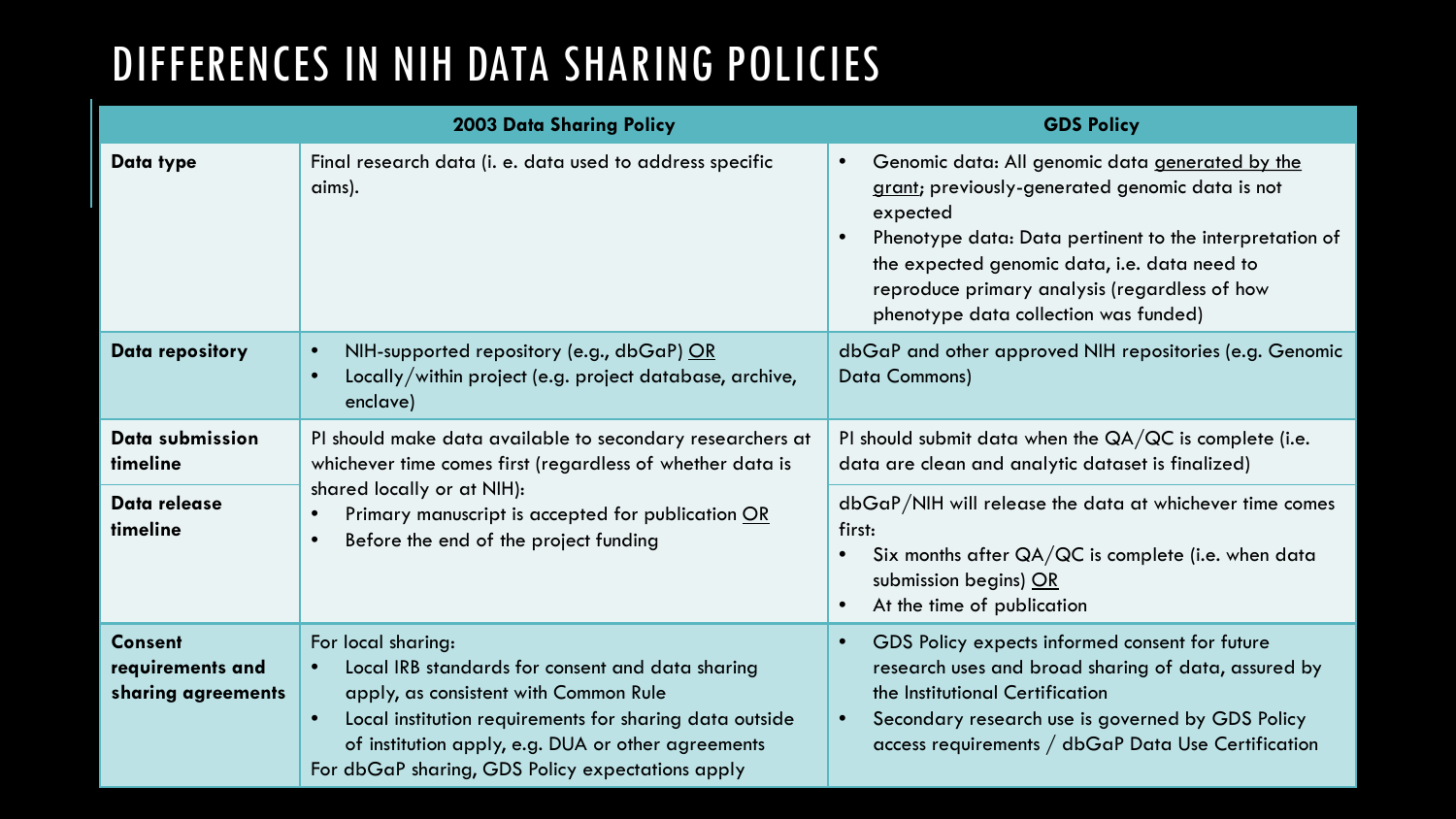# **WHAT DO I HAVE TO DO UNDER EACH POLICY/REQUIREMENT?**

**What do I include in my grant application / provide prior to funding? What do I include in my progress reports?**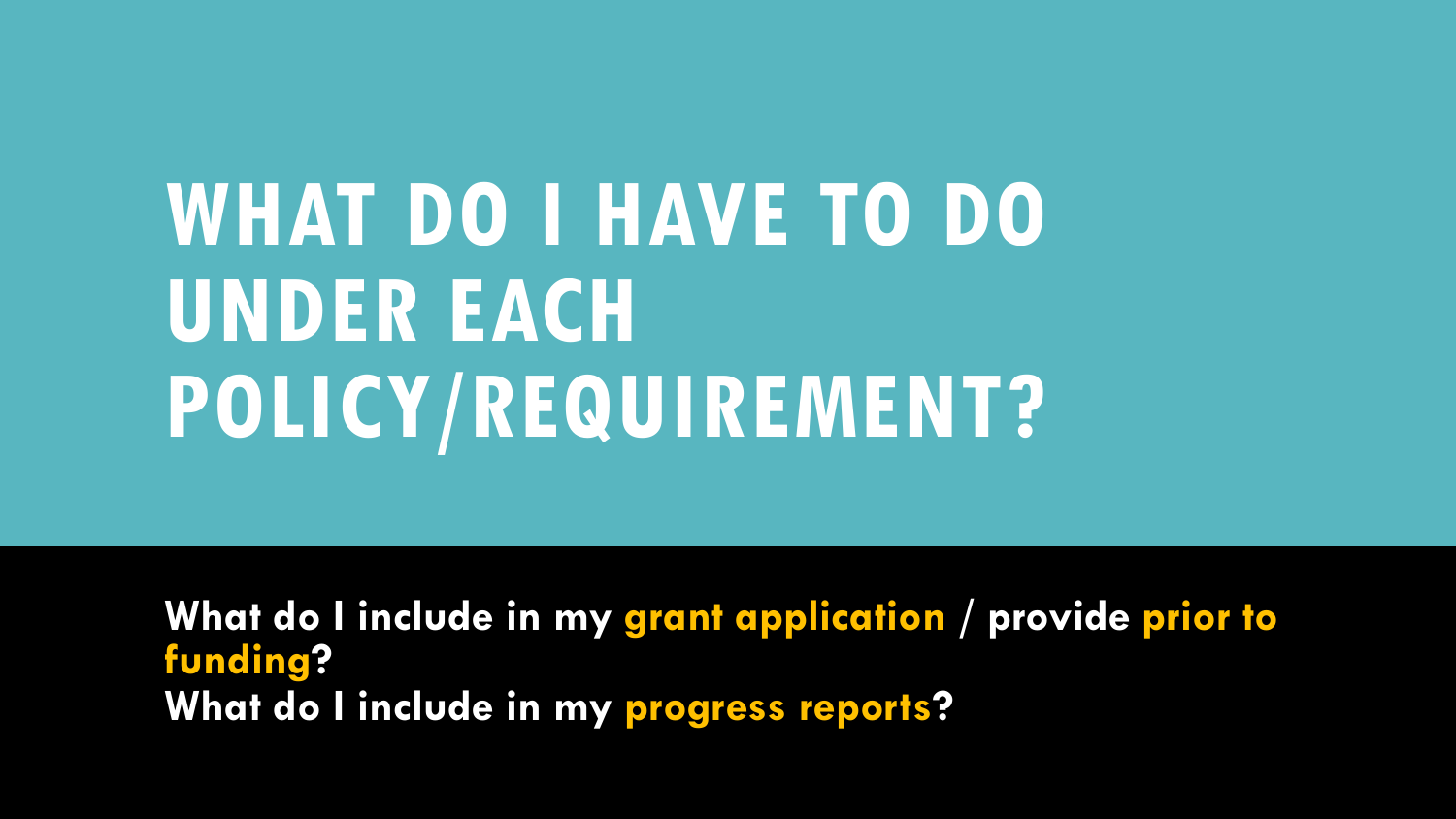# GRANT APPLICATION: RESOURCE SHARING PLAN

- In grant's **Resource Sharing Plan**, investigators are expected to
	- Affirm their intention to share consistent with all relevant NIH data and resource sharing policies/requirements
	- State all NIH data/resource sharing policies relevant to the proposed grant application
	- State whether they may need to request an exception to any NIH resource/data sharing policy, and the rationale for the request

### **>Describe**

- Extent and type of data that will be shared
- Method of sharing (e.g. data repository to which the data be submitted or how data will otherwise be made available, means for requesting data, conditions for accessing data, etc.)
- Timeline for the data to be shared
- **Other policy- or FOA-specific requirements**

Exceptions are rare, may require program leadership approval; GDS exception requires NCI Director approval

> Consistent with applicable policies and requirements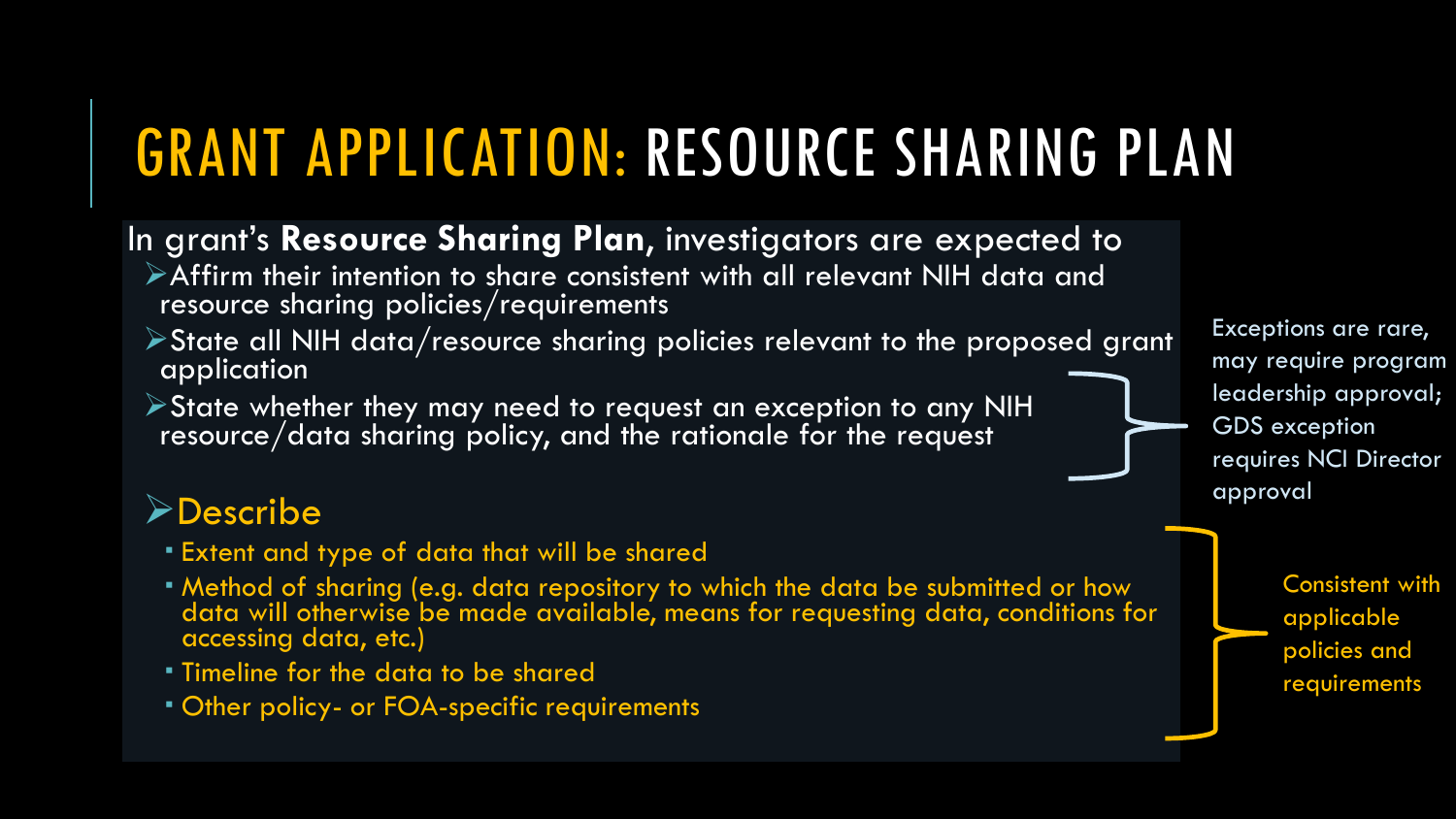### GENOMIC DATA SHARING PLAN (GDSP)

#### *Elements of Genomic Data Sharing Plan:*

- *1. Data Type (i.e. extent and type of data that will be shared)*
- *2. Data Repository (i.e. method of sharing)*
- *3. Data Submission and Release (Timeline)*
- *4. IRB Assurance of the Genomic Data Sharing Plan (Policy-specific requirement)*
- *5. Appropriate Uses of the Data*

#### NCI GDSP template is available at

[https://datascience.cancer.gov/sites/default/files/](https://datascience.cancer.gov/sites/default/files/2019-02/nci-dsp.pdf) 2019-02/nci-dsp.pdf

#### NIH Guidance for Developing GDSP:

https://osp.od.nih.gov/wp[content/uploads/NIH\\_Guidance\\_Developing-](https://osp.od.nih.gov/wp-content/uploads/NIH_Guidance_Developing-GDS_Plans.pdf)GDS\_Plans.pdf

#### **NCI GENOMIC DATA SHARING PLAN**

Data produced through this award will be shared in a manner consistent with data-sharing under the NIH Genomic Data Sharing Policy (NOT-OD-14-124).

Intramural Project (Z01), Grant, or Contract number (if available): Enter project, grant or contract #

Project Title: Enter project title

Principal Investigator: Enter Principal Investigator

Investigators Affiliation (Institution/Division/Program/Branch): Enter Institution

#### 1. Data to be Shared (mark all that apply):

| Species:            | $\Box$ Human               | $\Box$ Rat           |                                     |
|---------------------|----------------------------|----------------------|-------------------------------------|
|                     | $\square$ Mouse            | $\Box C$ . elegans   |                                     |
|                     | $\Box$ Drosophila          |                      | <b>TYeast:</b> Indicate Species     |
|                     | Bacteria: Indicate Species |                      | <b>Other:</b> Indicate Species      |
| Sample Type:        | $\Box$ Tumor Tissue        | $\Box$ Normal Tissue | $\Box$ Blood                        |
|                     | $\Box$ Buccal              | $\Box$ Urine         | $\Box$ Other: Indicate sample type  |
| <b>Analyte Type</b> | $\square$ DNA              | $\Box$ RNA           | $\Box$ Other: Indicate analyte type |

Genomic data (See NCI GDS framework for data sharing thresholds for each data type):

| SNP array data from >500K single nucleotide polymorphisms (SNPS)<br>e.g., GWAS data                                                                                 | Enter # of Samples |
|---------------------------------------------------------------------------------------------------------------------------------------------------------------------|--------------------|
| DNA sequence data from $\leq 100$ genes or regions of interest (in general $\leq 34Mb$ )<br>e.g., targeted sequencing                                               | Enter # of Samples |
| DNA sequence data from $\geq 100$ genes or regions of interest (in general $> 34Mb$ )<br>e.g., targeted sequencing, whole exome sequencing, whole genome sequencing | Enter # of Samples |
| Genome wide RNA sequencing (RNA seq) data<br>e.g., transcriptomic data                                                                                              | Enter # of Samples |
| Genome-wide DNA methylation data<br>e.g., Illumina 450k or other platforms, bisulfite sequencing data                                                               | Enter # of Samples |
| Genome-wide chromatin immunoprecipitation sequencing (ChIP-seq) data<br>e.g. transcription factor ChIP-seq, histone modification ChIP-seq                           | Enter # of Samples |
| Metagenome (or microbiome) sequencing data<br>e.g., 16S rRNA sequencing, shotgun metagenomics, whole-genome microbial sequencing                                    | Enter # of Samples |
| Metatranscriptome sequencing data<br>e.g., microbial/microbiome transcriptomics                                                                                     | Enter # of Samples |
| Other: List data types                                                                                                                                              | Enter # of Samples |

#### Phenotype data.

Data pertinent to the interpretation of genomic data, including the minimal phenotype information needed to reproduce the primary analysis —such as associated phenotype data (e.g., clinical information), exposure data, relevant metadata, and descriptive information (e.g., protocols or methodologies used)—will be shared. Individual-level Phenotype data will include, at minimum:

Describe the covariate information you will include with your data submission

NOTE: Investigators are not required to use the GDSP template as long as they provide a plan that covers all required elements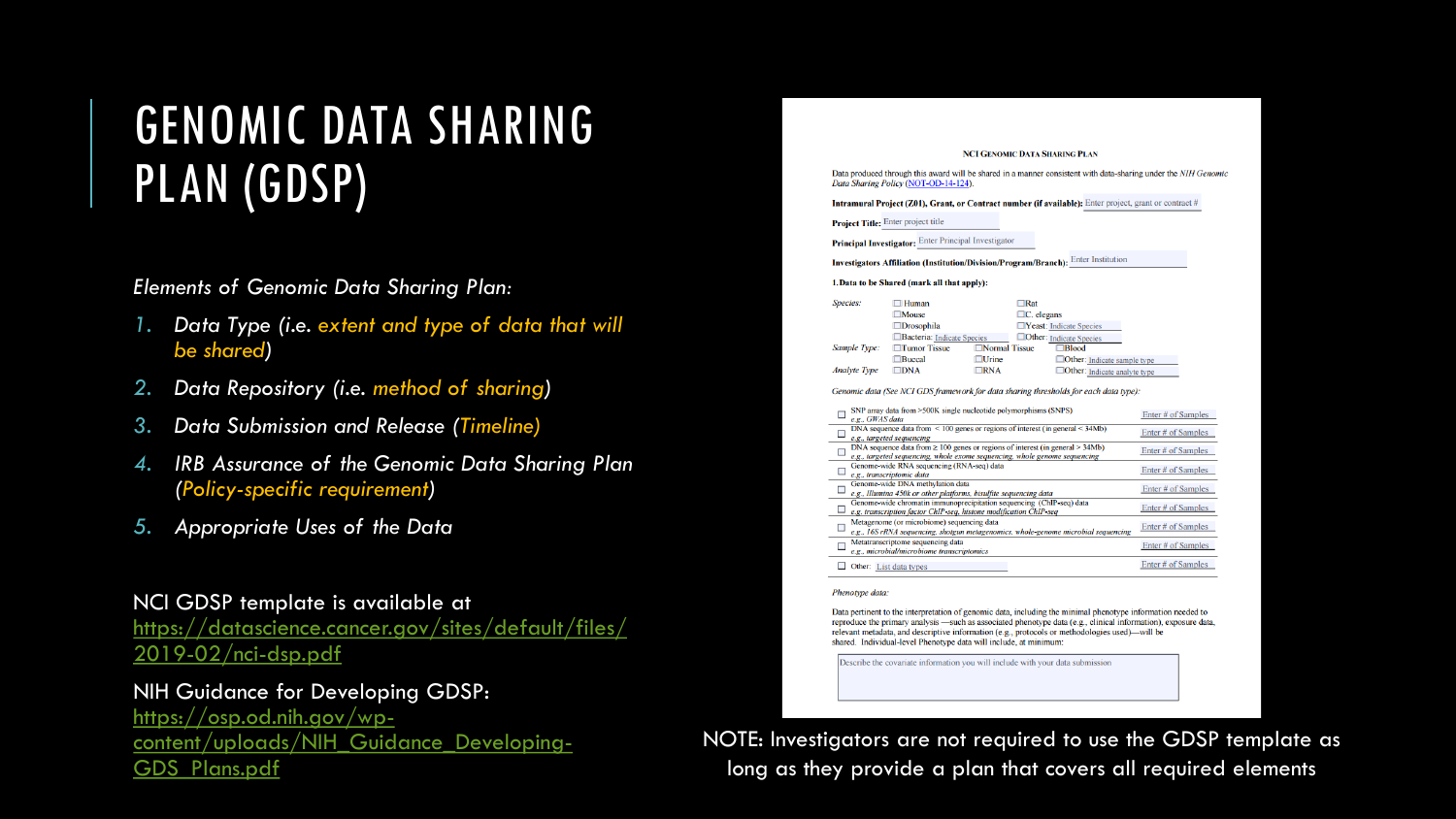### 2003 DATA SHARING PLAN

*Content and level of detail to be included in a datasharing plan depends on several factors, such as whether or not the investigator is planning to share data, the size and complexity of the dataset*

#### Further information is available at

[https://grants.nih.gov/grants/policy/data\\_sharing](https://grants.nih.gov/grants/policy/data_sharing/data_sharing_guidance.htm#inc) /data\_sharing\_guidance.htm#inc

#### Extent and type of data to be shared

- Format of the final dataset
- Documentation to be provided
- Whether or not any analytic tools also will be provided

### Method of sharing

- Mode of data sharing (e.g. data repository to which the data be submitted or how data will be made available locally or via project, means for requesting data)
- Whether or not a data-sharing agreement will be required; if so, a brief description (including criteria for determining who can access the data and whether any conditions will be placed on data use)

### Timeline

Expected schedule for data sharing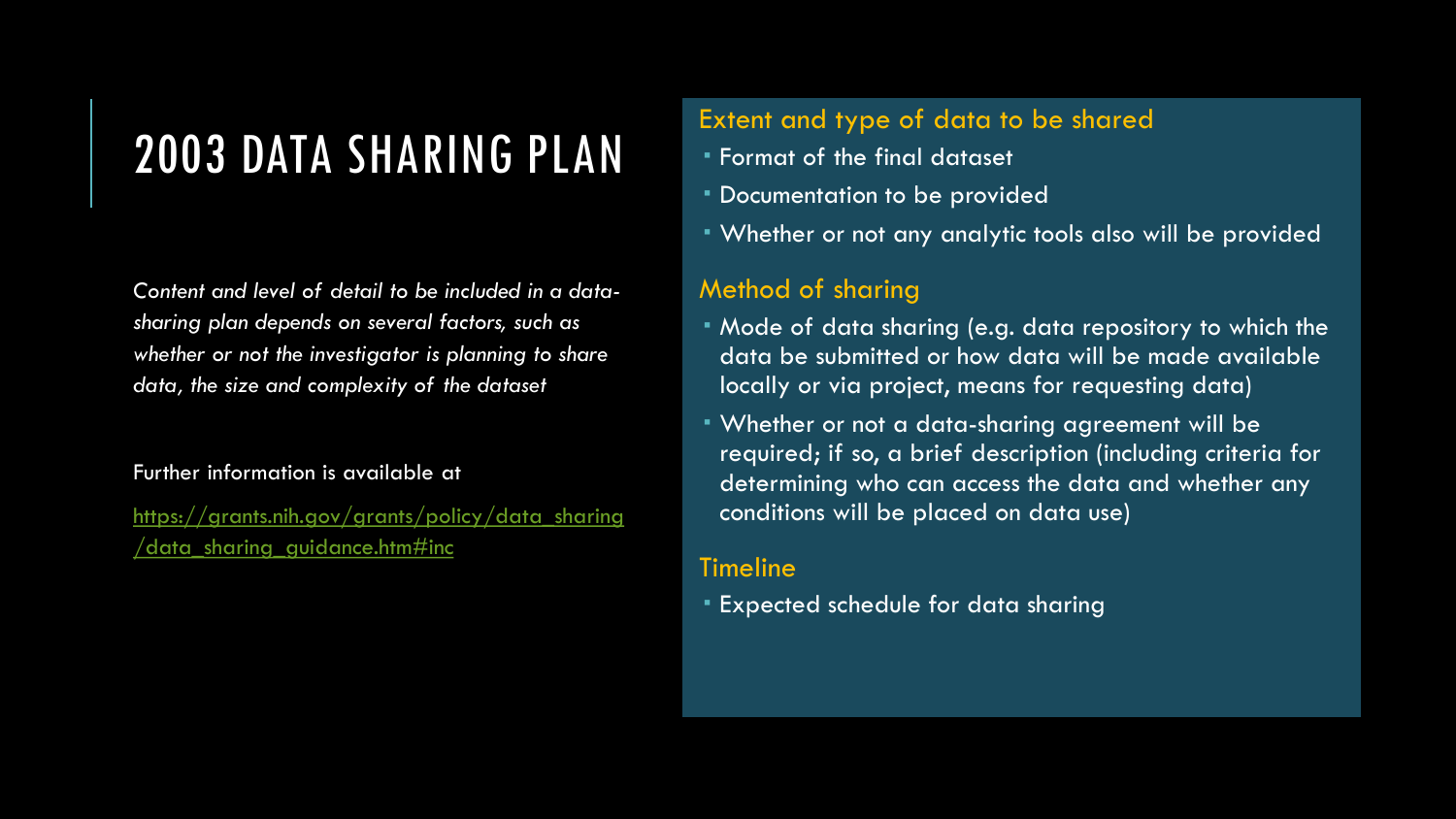### MODEL ORGANISM SHARING PLAN

*Sharing plans may vary depending on the organism, the nature of the resources that will be shared, the extent to which intellectual property issues may be considered in sharing, and the plans for distributing the resources*

Further information and samples of model organism sharing plans may be found at [http://grants.nih.gov/grants/policy/model\\_organis](http://grants.nih.gov/grants/policy/model_organism) m

**Specify how novel strains will be made available to the scientific community, including**

#### Extent and type of resource to be shared

- **Form in which the organisms will be provided**
- Related research resources and data

#### Timeline

 Reasonable time frame for periodic deposition of material and associated data

#### Method of sharing

Whether a repository will be used (if so, which one)

#### Policy-specific requirements

If relevant, how risks of infection or contamination will be minimized

#### **Specify how technology transfer and intellectual property issues will be handled, including:**

- How institution plans to make organisms and resources widely available to the research community
- How institution plans to ensure that any rights or obligations to 3rd parties are consistent with the terms and conditions of the NIH award to ensure appropriate dissemination of model organisms or reagents under the NIH award
- Description of mechanisms to distribute organisms and related research resources (e.g. MTAs).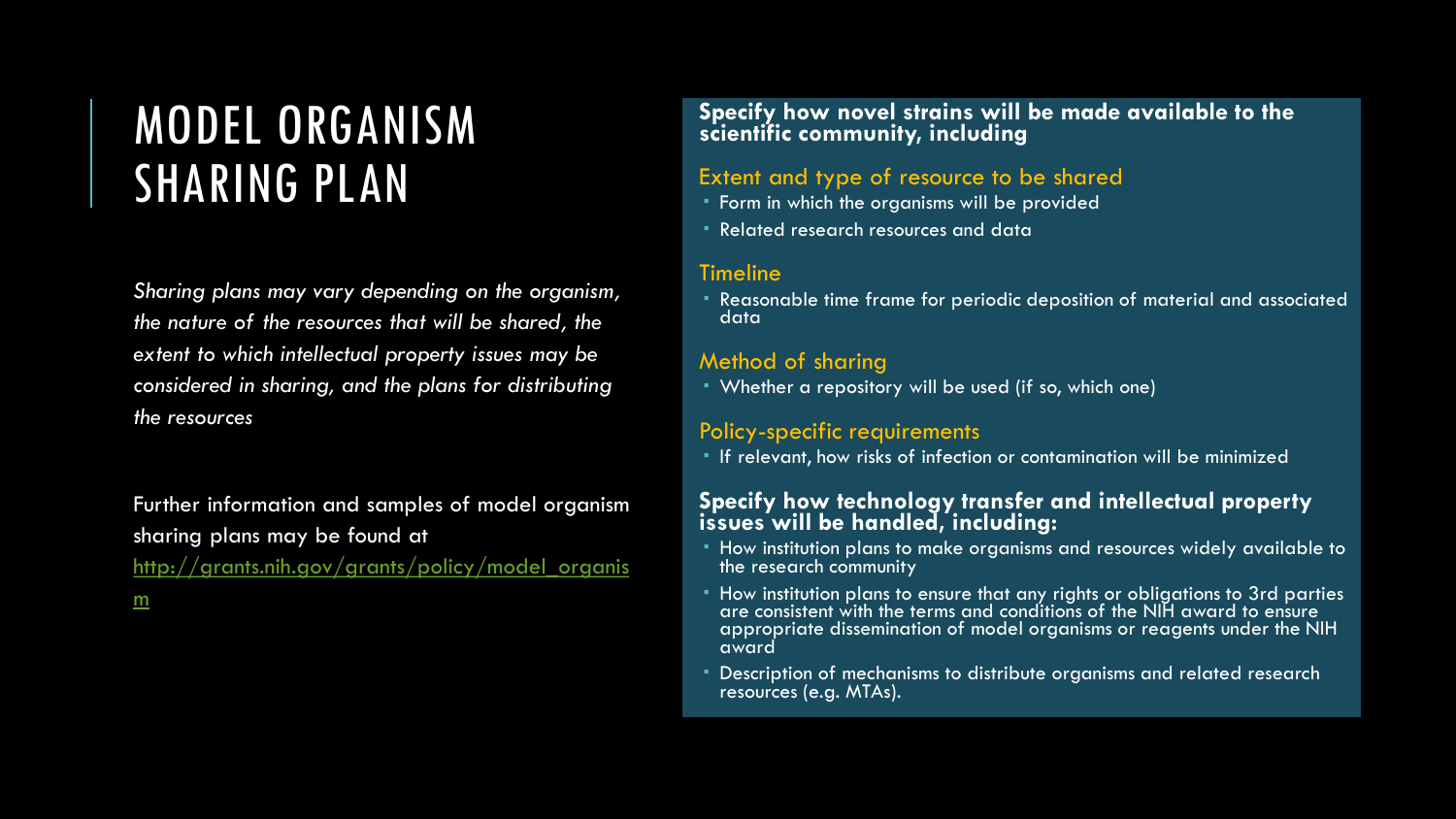### [NEW SLIDE] GRANT APPLICATION: BUDGET & BUDGET JUSTIFICATION

Preparing the data/resources for sharing may have associated costs.

The GDS Policy, 2003 Data Sharing Policy, and Model Organism Policy all allow investigators to include the cost of data/resource sharing in their budget.

Beyond these three policies, the investigators should check the policy or the FOA to confirm that costs for data sharing are permitted.

**Policy language permitting data sharing costs in budget**

**GDS Policy:** Any resources that may be needed to support a proposed genomic data sharing plan (e.g., preparation of data for submission) should be included in the project's budget.

**2003 Data Sharing Policy – Implementation Guidance:** Applicants may request funds in their application for data sharing. If funds are being sought, the applicant should address the financial issues in the budget and budget justification sections.

**Model Organism Policy – Brochure:** Investigators may request funds in their applications to defray reasonable costs associated with the sharing of model organisms and related research resources.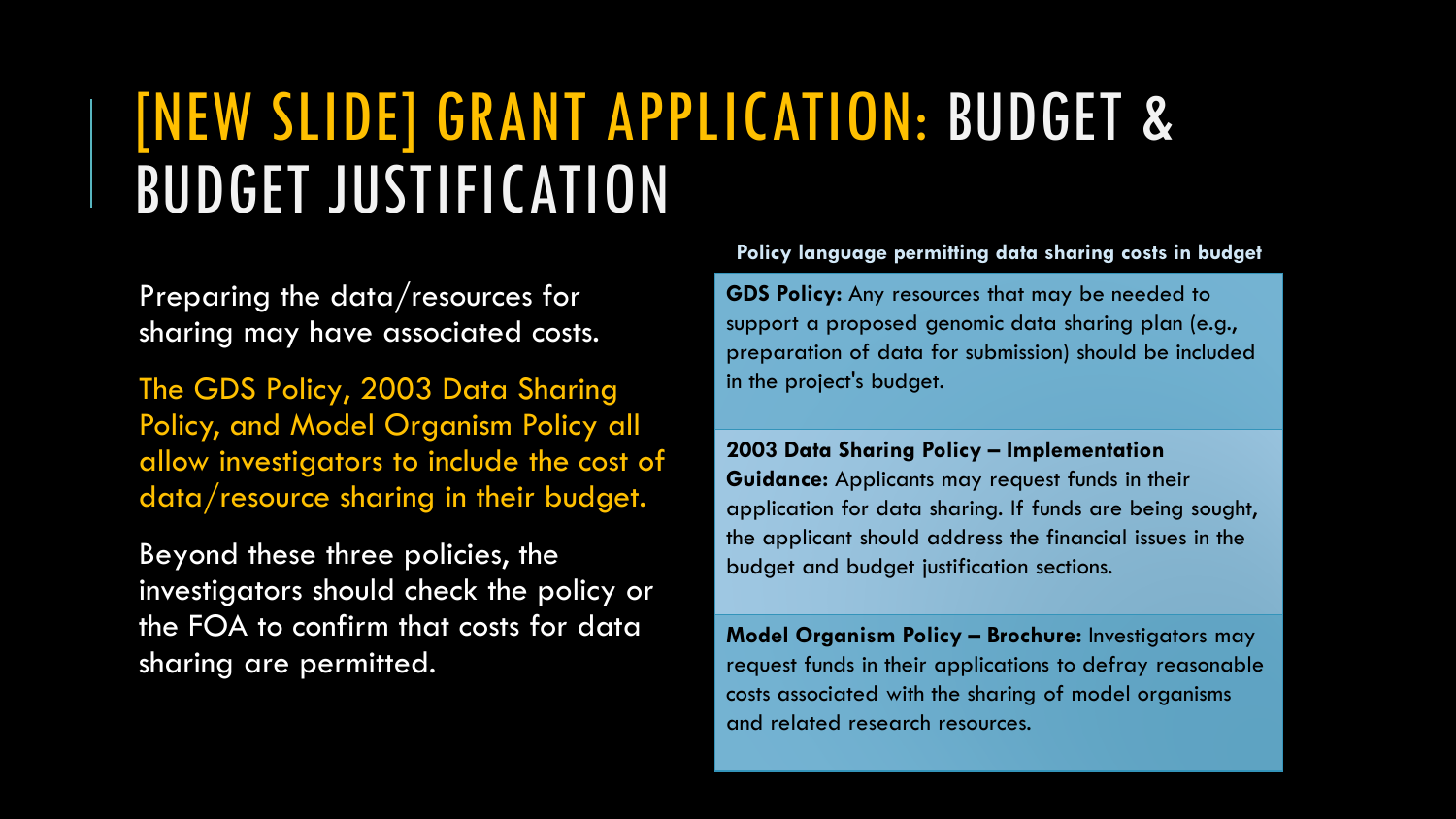### PRIOR TO FUNDING – SPECIFIC TO GDS POLICY: JUST IN TIME & INSTITUTIONAL CERTIFICATION

### **GDS Policy: Institutional Certification (IC) submitted with Just-in-Time (JIT)**

IC provides official institutional assurance that data submission is consistent with requirements of GDS Policy

NIH GDS Institutional Certification templates are available at https://osp.od.nih.gov/scientific[sharing/institutional-certifications/](https://osp.od.nih.gov/scientific-sharing/institutional-certifications/)

### Elements of Institutional Certification:

- *Consent*
- *IRB review*
- *Data submission is consistent with applicable national, tribal, and state law and regulations, and with relevant institutional policies*
- *Identities of research participants will not be disclosed to NIH-designated data repositories*
- *Data Use Limitation / Consent group: Permitted future research use of the data (as consistent with the informed consent)*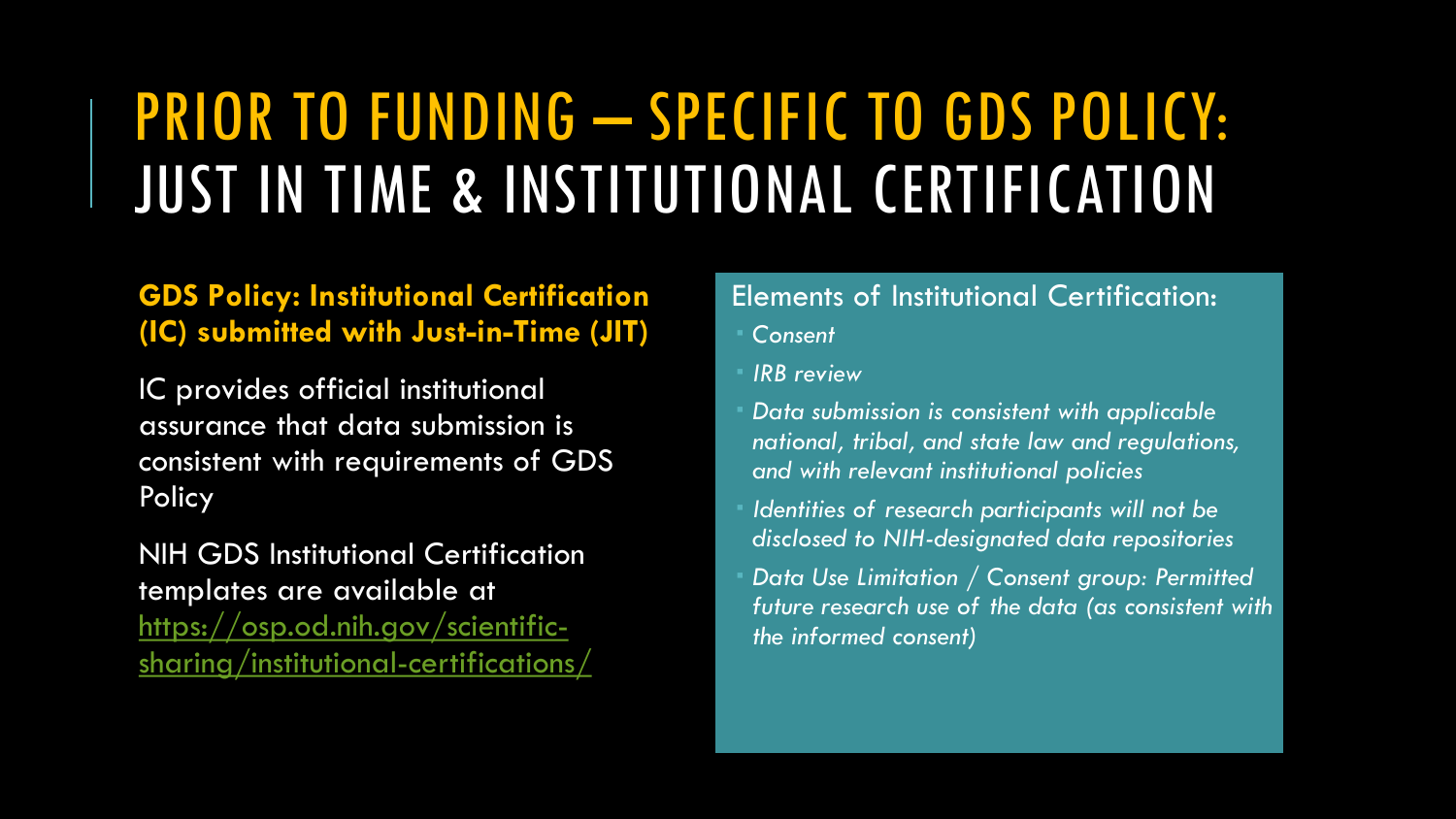### PROGRESS REPORTS: DATA SHARING UPDATE

### Research Performance Progress Report (RPPR) has section **C.5 OTHER PRODUCTS AND RESOURCE SHARING**

### **Annual RPPR Final RPPR**

Investigator should include any grant activities that indicate they are following data sharing plan, consistent applicable data sharing policies

• E.g. For GDS Policy, progress report should include data generation and QA/QC completion, whether data submission has begun, etc.

Investigator should describe how they have completed data sharing, in compliance with applicable data sharing policies

• E.g. For 2003 Data Sharing Policy, final report should include how data is made available to other researchers, process for obtaining data, etc.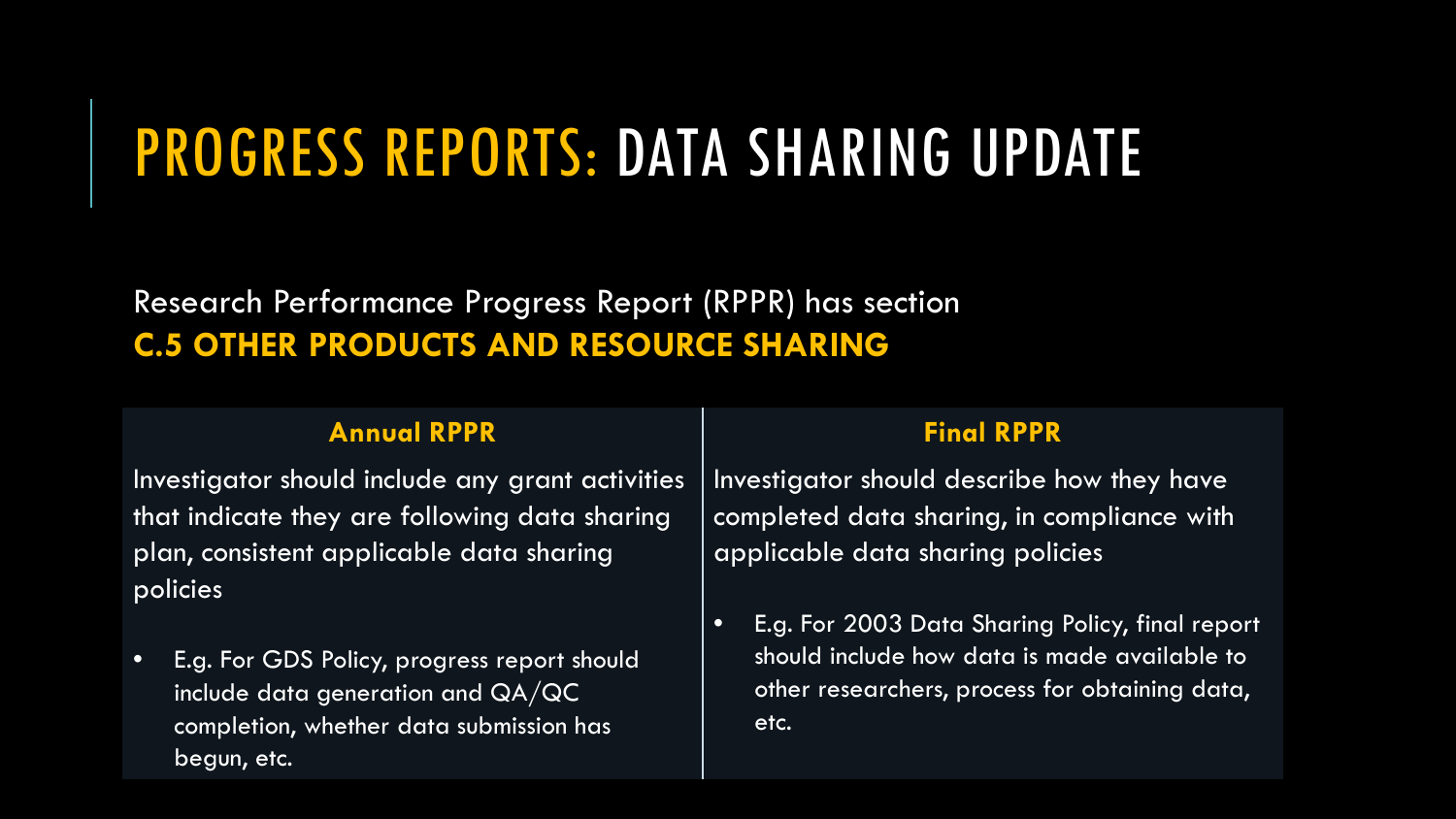### **WHERE DO I GO FOR HELP?**

### **PROGRAM DIRECTOR / PROGRAM OFFICIAL**

- Works with investigators throughout grant's project period
- Reviews grant application and RPPRs for consistency with data sharing policies and requirements
- Provides guidance or points investigators to appropriate resources

### **Specific to GDS Policy**

- Genomic Program Administrator (GPA) (Charlisse Caga-anan for DCCPS, Natalie Abrams and Claire Zhu for DCP)
	- Point of contact for GDS policy within division
	- Provides guidance to PD/POs, registers projects in dbGaP in preparation for data submission
	- **Works with investigator and dbGaP staff**
- dbGaP Staff
	- Works with investigators to process submitted data for controlled access release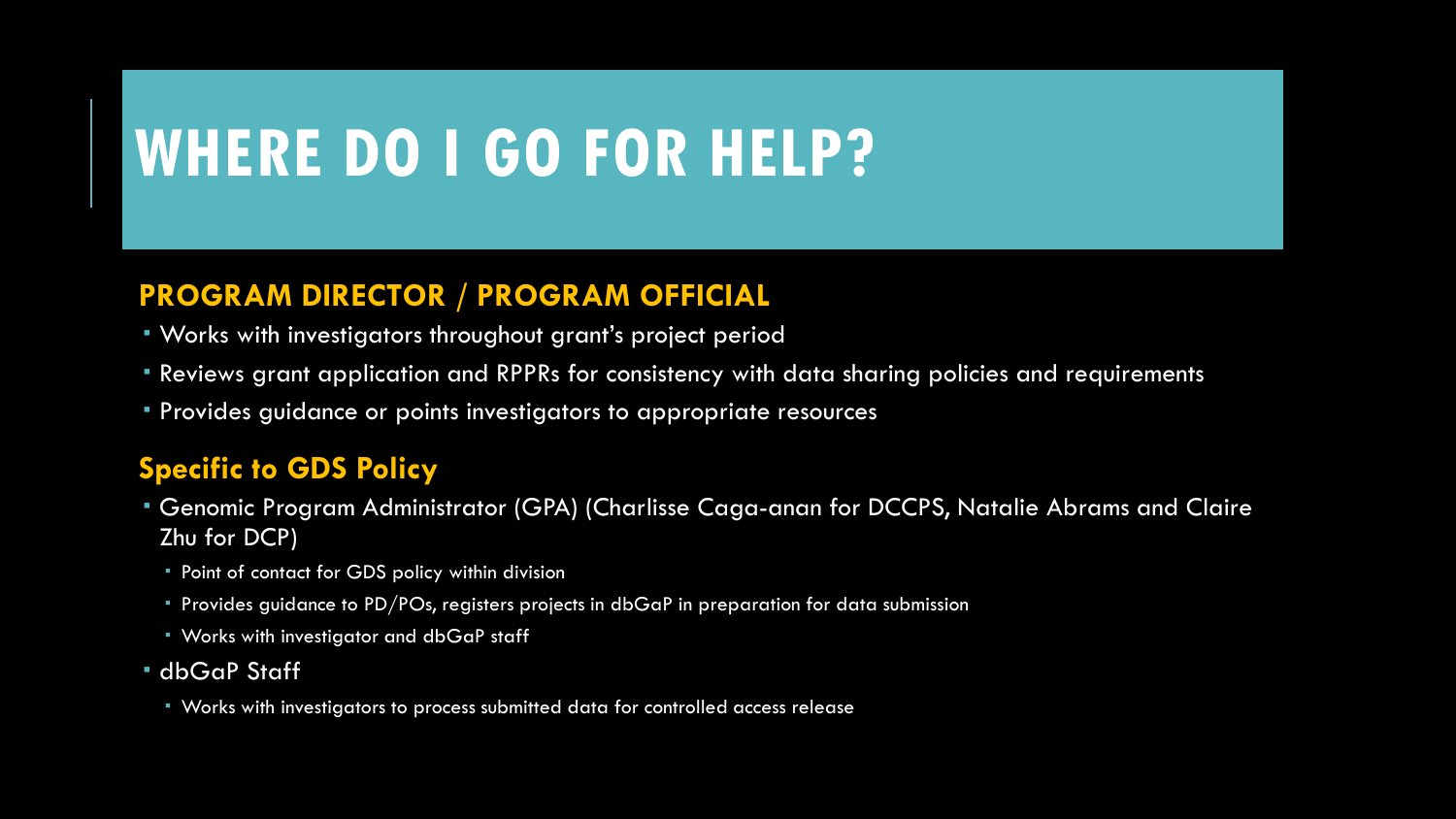## ONLINE RESOURCES

| <b>GDS</b><br><b>POLICY</b>                         | NIH Office of Science Policy Main Page: https://osp.od.nih.gov/scientific-<br>sharing/genomic-data-sharing/<br>NIH OSP FAQs: https://osp.od.nih.gov/scientific-sharing/genomic-data-sharing-faqs/<br>NCI Office of Data Sharing: https://datascience.cancer.gov/data-sharing/genomic-data-<br>sharing/about-the-genomic-data-sharing-policy |
|-----------------------------------------------------|---------------------------------------------------------------------------------------------------------------------------------------------------------------------------------------------------------------------------------------------------------------------------------------------------------------------------------------------|
| <b>2003 DATA</b><br><b>SHARING</b><br><b>POLICY</b> | NIH Main Page: https://grants.nih.gov/grants/policy/data_sharing/<br>NIH FAQ: https://grants.nih.gov/grants/policy/data_sharing/<br>NIH Data Sharing Policy and Implementation Guidance:<br>https://grants.nih.gov/grants/policy/data_sharing/data_sharing_guidance.htm                                                                     |
| <b>MODEL</b><br><b>ORGANISM</b><br><b>POLICY</b>    | NIH Main Page: https://grants.nih.gov/grants/policy/model_organism/<br><b>NIH FAQ:</b><br>https://grants.nih.gov/grants/policy/model organism/model organisms fags.htm<br>NIH Brochure:<br>https://grants.nih.gov/grants/policy/model organism/model organism brochure.pdf                                                                  |